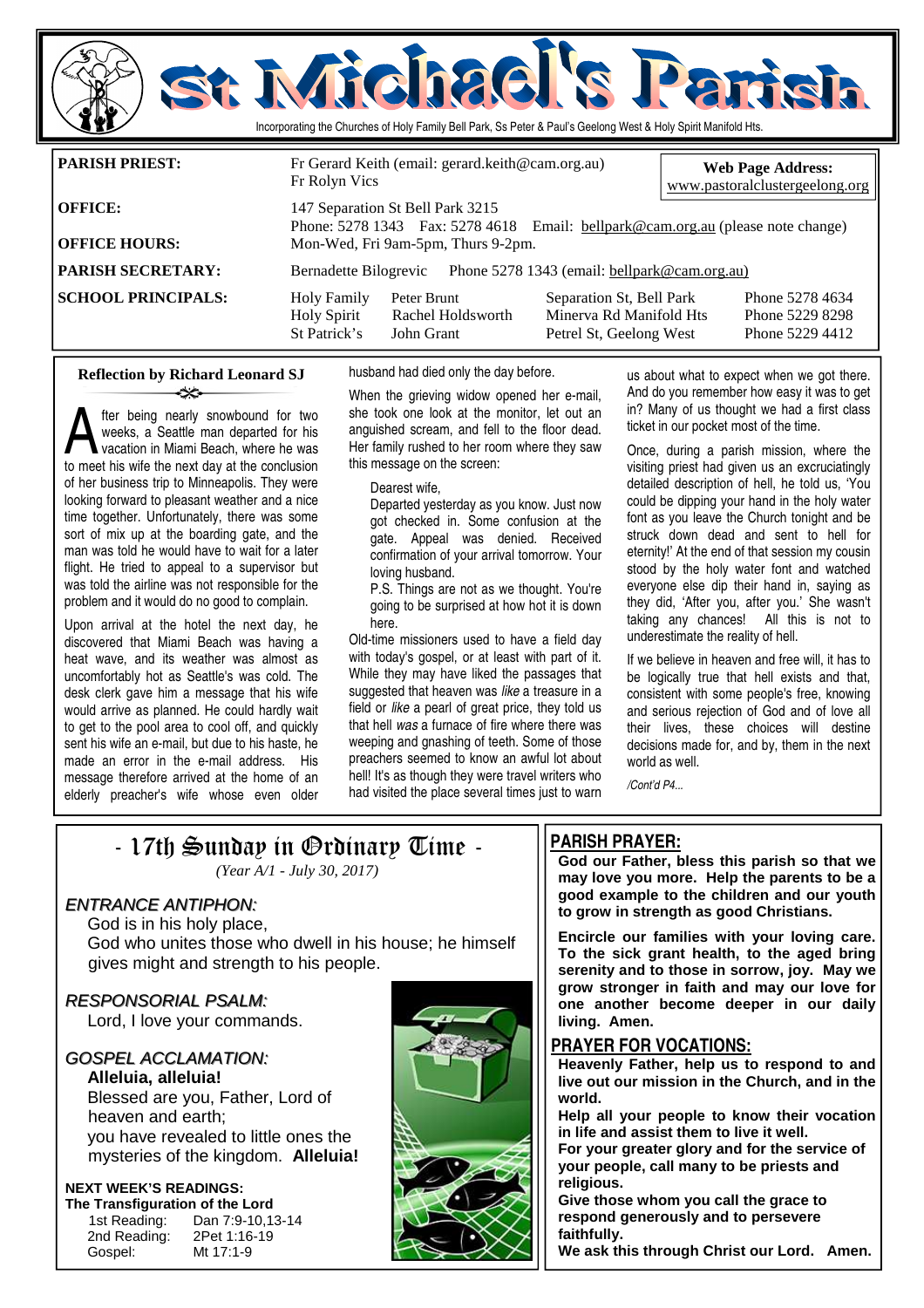# The St Michael's Parish at Prayer

# **WEEKEND MASSES:**<br>Holy Family, Bell Park:

# **Holy Spirit, Manifold Hts: Ss Peter & Paul's, Geelong West:**

English... 8am and 9.30am Sunday 6.00pm Saturday 6.00 5.00pm Saturday Croatian… 11am Sunday 11am 1st, 3rd & 5th Sundays 11am 2nd & 4th Sundays Slovenian.. 12.15pm every 2nd Sunday of the month WEEKDAY MASSES:

**Holy Family:** 9.15am Tues, 9.15am Thurs **Holy Spirit:** 9.00am Wed, 11am Fri and 9am 1st Sat. **Reconciliation after Saturday Mass McKellar Centre:** 10.15am - 1st Tuesday **Multicultural Centre:** 1.30pm - 1st Friday; **Vincentian Village:** 3.00pm 1st & 3rd Monday, (2nd & 4th Communion Service) **St John of God Hospital:** 11.30am every Thursday in SJOG Chapel

BAPTISMS: 1st & 3rd Sundays 12noon at Holy Spirit, 2nd & 4th Sundays 12noon at Ss P&P, 3rd Sunday 2pm at Holy Family

## COMMUNAL PRAYER:

| Mon   | Holy Family Women's Prayer Group   |
|-------|------------------------------------|
| Tues  | <b>Meditation Group</b>            |
| Wed   | Prayer of the Church               |
| Wed   | Holy Family Women's Prayer Group   |
| Thurs | Italian Prayer Group               |
| Fri   | Adoration of the Blessed Sacrament |
| Fri   | <b>Divine Mercy</b>                |
| Sat   | Rosary                             |

**Before 9am Mass Holy Spirit Church Before 9am Mass Holy Spirit Church After 11am Mass Holy Spirit Church Franch 3.00pm** Holy Spirit Church After 9am Mass **Holy Spirit Church** 

10.00am **Holy Family Community Centre Tues 3.30pm Holy Family Community Centre** 10.00am **Holy Family Community Centre** 10.00am St Patrick's Chapel

## **OUR LADY'S STATUE:**

If anyone would like to have Our Lady's Statue or if you could spare an hour a month to help, ph Tina Montalto on 5278 9314.

# AS A COMMUNITY WE PRAY FOR:

| <b>RECENT DEATHS:</b>     | Dawn McFarlane, Gerard Pelssers, Zdenka Burlak, Tony Failla, Marie Fitzgerald<br>and Ken Dean          |
|---------------------------|--------------------------------------------------------------------------------------------------------|
| <b>ANNIVERSARIES:</b>     | Cosimo Mileto, Anna Rezelj, Raffaele Gulli, Pat Doyle, Jozef Lichtenfeld, Pranas<br>Saldukas           |
| <b>BAPTISMS:</b>          | Noa Hunter, Evelyn Jackman and Emerson Lang                                                            |
| <b>PRAY FOR THE SICK:</b> | Margaret Howard, Gina Ciuffetelli, Elaine & Aaron Lyall, Noella Duggan, Jeanette<br>Sheahan, Pat Walsh |

# Roster for Next Sunday, August 6, 2017

(1st Sunday of the Month)

## **HOLY FAMILY 8.00AM 9.30AM**

Commentators R Allum J Siketa Lectors V Pavlovic C&J Taylor Welcomers **K McArthur MAC 1999** M&E Hoffman Projectionist R Allum C Resciniti

# **HOLY SPIRIT: 6.00PM 11.00AM**

Commentators C Neilson Projectionist MKroger MAI MAI L Coles

Lectors **J O'Neill** J O'Neill **B Middleton, M Wright** Special Ministers M Abbott, D Torpy, C Laffy **R** Pugh, V Trinder Welcomers I Cleary, L Fossey

# **Ss PETER & PAUL'S: 5.00PM**

Commentators C O'Brien Lectors Sr J McGonigal Welcomers Projectionist D Whelan

Special Ministers N Neeld, P McGlinchey

Special Ministers J Bartolo, B McFarlane, I Baulch P Carmody, B Kline, D&M Horoba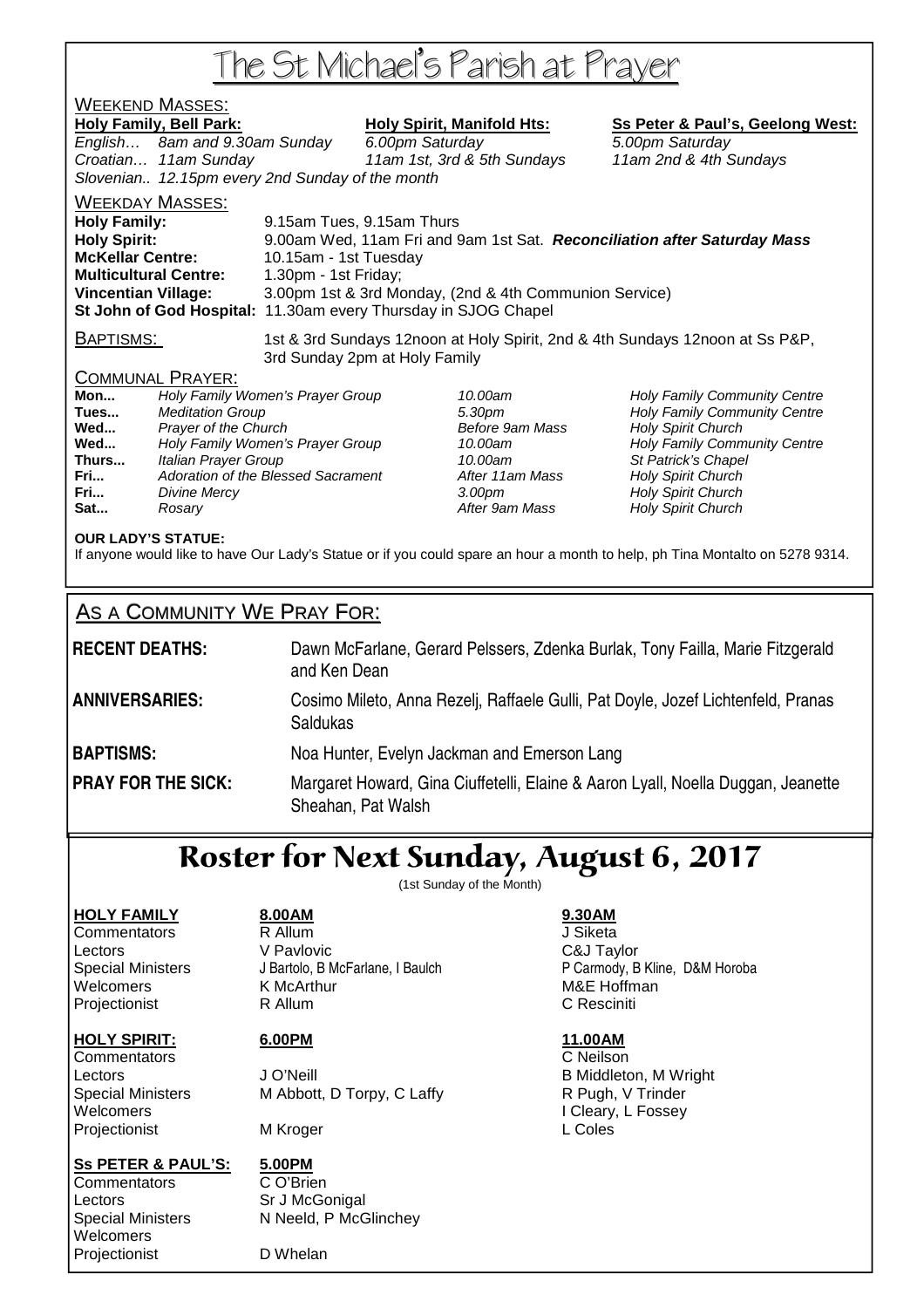# Recurring Activities in St Michael's:

**St Michael's Luncheon…** First Sunday of each month at the Holy Spirit Hall from 12noon. BYO food and drink to share. **Holy Family Luncheon..** Third Sunday of each month at the Community Centre from 12noon. **BYO casserole & drink to share. Holy Family Women's Group…** First Monday evening of each month at the Community Centre 6.30pm (Winter), 7.00pm (D'light savings) **St Vincent de Paul…** Holy Family meet 1st and 3rd Tuesdays at the Community Centre 7.30pm. Holy Spirit meets 1st and 3rd Tuesdays 5.00pm in Holy Spirit Hall **Legion of Mary…** Every Friday 9.30am in the Holy Family Community Centre **Baptism Preps 4th Mondays 7.30pm in the Community Centre Holy Family Choir Practice…** Every Wednesday night at Holy Family Church 7pm **Manifold CWL... Holy Spirit Hall, 1st Wednesdays in the month Italian Mass…** First Thursday of the month in St Patrick's Chapel 2nd Tues of each month, 6.15pm at Capri Receptions. Dinner/Guest Speaker - ph 0431 959 584

*If you wish to know more about these groups, as well as about our Sacramental Program for children in non-Catholic schools, our Baptism and Wedding procedures, our Partnership with the Columbans in the Philippines and so on, please visit our webpage: www.pastoralclustergeelong.org*

\_\_\_\_\_\_\_\_\_\_\_\_\_\_\_\_\_\_\_\_\_\_\_\_\_\_\_\_\_\_\_\_\_\_\_\_\_\_\_\_\_\_\_\_\_\_\_\_\_\_\_\_\_\_\_\_\_\_\_\_\_\_\_\_\_\_\_\_\_\_\_\_\_\_\_\_\_\_\_\_\_\_\_\_\_\_\_\_\_\_\_\_\_\_\_\_\_\_\_\_\_\_\_\_\_\_\_\_\_\_\_\_\_\_\_\_\_\_\_\_\_\_\_\_\_\_\_\_\_\_\_\_\_\_\_\_\_\_\_\_\_\_\_\_\_\_\_\_\_\_\_\_\_\_\_\_\_\_\_\_\_\_\_\_\_\_\_\_\_\_\_\_\_\_\_\_\_\_\_\_\_\_\_\_\_\_\_\_\_\_\_\_\_\_\_\_\_

# $\mathfrak{S}$ t Michael's Pews:

# ST MICHAEL'S REFUGEE FRIENDSHIP GROUP:



On Tuesday July 18th a good number of parishioners came to our initial meeting about extending friendship and assistance to our new parishioners from Iraq and Syria. The main areas of need were to provide opportunities to learn conversational English and employment. The next step is that we will have an informal gathering at St Michael's Community Centre this Sunday July 30th at 10.30am in the Parish Community Centre for all those interested in being part of what should be an enriching experience.

- ♦ **MANIFOLD BRANCH OF CWL MONTHLY MEETING** will be held on **Wednesday 2nd August**, 1.30pm at Holy Spirit Hall. As the Sisters of the Holy Angels will be having their lunch at the hall from 12noon, we encourage members to come along and support them and enjoy a lovely meal. For transport please ph Tricia Joyce 0431 512 354 or Jeanette Sheahan 5278 2063.
- After the closure of St Anthony's School in Hamlyn Hts in 2007, the marble plaque at the entrance to the school and inscribed with the words **St Anthony's Catholic Primary School** was retained. At the recent ten year commemoration of the school's closure, it was decided to donate the plaque to St Anthony's Catholic primary School in Lara. On July 21st the plaque was handed over to the Principal of St Anthony's School in Lara, thus showing that a St Anthony's Catholic Primary School has been providing Catholic primary school education in the Geelong area for 54 continuing years. (Barry Hill)

# Liturgy at St Michael's:

**This weekend of July 29/30 we will welcome some Seminarians who will speak at all the Masses about the Melbourne Overseas Mission.** 

- **July 30... First Eucharist Class** 9.30am Holy Family Church
- **Aug 1... Class Mass** Gr 1/2 9.15am Holy Family Church
- **Aug 2... First Eucharist Family Based Session** 7pm at the Parish Community Centre
- **Aug 5... First Eucharist for Holy Spirit School children** 6pm Holy Spirit Church
- **Aug 6... First Eucharist Class** 9.30am Holy Family Church
- **First Eucharist for Holy Spirit School children** 11am Holy Spirit Church
- **Aug 8... Class Mass** Gr 5/6 9.15am Holy Family Church
- **Aug 13... First Eucharist Class** 9.30am Holy Family Church
- **Aug 15... FEAST OF THE ASSUMPTION:** 
	- Whole School Mass Holy Family School 9.15am Holy Family Church Whole School Mass Holy Spirit School - 9.15am Holy Spirit Church Whole School Mass St Pat's School - 12noon St Patrick's Chapel Evening Mass - 5.30pm Ss Peter & Paul's
- 
- **Aug 18... Class Mass** Preps/Buddies, 11am Holy Spirit Church **Aug 21... First Eucharist for Children in Non Catholic Schools** - 9.30am Holy Family Church
- **Aug 27... First Eucharist for Children in Non Catholic Schools** 9.30am Holy Family Church
- **Aug 29... Class Mass** Gr Prep 9.15am Holy Family Church
- **Sept 1... Class Mass** Prep/1 10.15am St Patrick's Chapel
- **Sept 2... Father's Day Mass** Holy Spirit School, 6pm Holy Spirit Church
- **Sept 3... Father's Day Mass** Holy Family School, 9.30am Holy Family Church